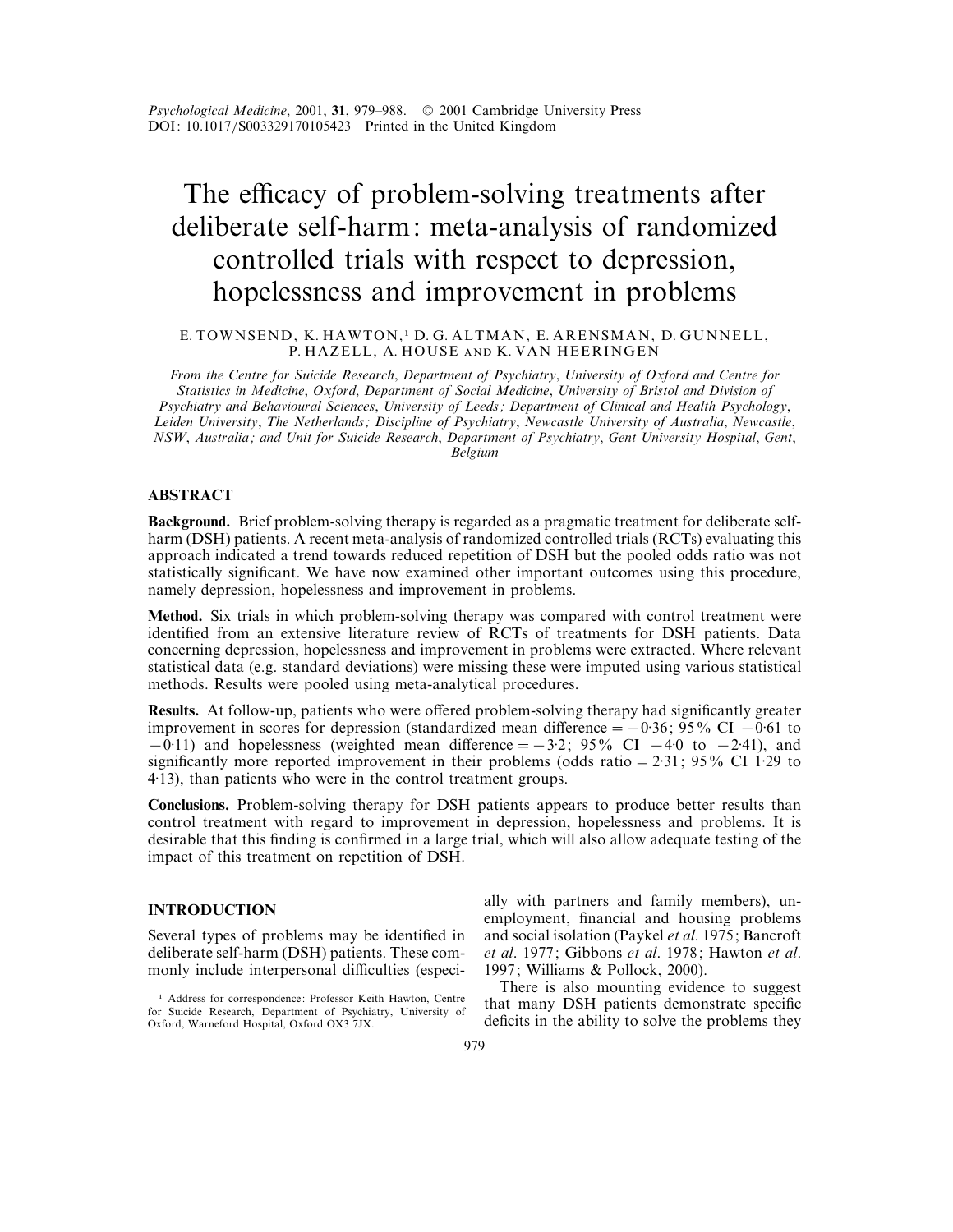face (e.g. Linehan *et al*. 1987; McLeavey *et al*. 1987; Schotte & Clum, 1987; Williams & Pollock, 2000). Hopelessness is thought to be a crucial factor in the development of suicidal ideas in depressed patients (Dyer & Kreitman, 1984), probably specifically by mediating the relationship between problem appraisal and suicidal ideation (Dixon *et al*. 1994; Rudd & Dahm, 1994; Wilson *et al*. 1995). Hopelessness is also associated with increased risk of suicide in DSH patients (Dahlsgaard *et al*. 1998). Mood disturbances are also associated with problemsolving and other cognitive deficits (Mitchell & Madigan, 1984; Seibert & Ellis, 1991; Kingsbury *et al*. 1999). Therefore, therapeutic interventions based on problem solving are regarded as a pragmatic approach for helping many people with suicidal behaviour (or emotional disorders) (Hawton & Catalan, 1987; Gath & Mynors-Wallis, 1997; Heard, 2000).

In treatment trials of DSH it is important to assess repetition of DSH as an outcome because it is common (Bancroft & Marsack, 1977; Sakinofsky, 2000) and has a strong association with eventual suicide (Ovenstone & Kreitman, 1974; Hawton & Fagg, 1988; Foster *et al*. 1997; Sakinofsky, 2000). In a recent systematic review of problem-solving interventions for DSH patients, repetition was used as the outcome in a meta-analysis of the results of these treatments (Hawton *et al*. 1998, 2000). Data concerning repetition was available in all but one study. Problem-solving treatments appeared to be more effective than control treatment in terms of preventing repetition of DSH  $(15.5\%$  repetition in problem-solving treatment  $v$ . 19 $\cdot$ 2% repetition for control treatments). However, this difference was not statistically significant (odds ratio = 0.70, 95% confidence interval 0.45 to  $1:11$ ), which may be due to the insufficient numbers of participants in the individual trials and even overall (Hawton *et al*. 2000).

As House and colleagues (1992) highlighted when reviewing treatment in this field, it is also important to assess other outcomes in addition to repetition of DSH. Given the associations between poor problem-solving ability and both hopelessness and mood disturbance noted above, it is clearly important to examine the impact of problem-solving treatments on these cognitive and affective correlates of suicidal

behaviour. It is also important to assess outcome in terms of the extent to which treatment results in reduction of patients' problems. Unfortunately, there was considerable variation between the trials of problem solving identified in the review in terms of the types of outcome measures used. This, combined with the fact that vital information (e.g. means and standard deviations) are often missing from reports, makes the pooling of these data difficult. We have attempted to synthesize the results of the published studies in relation to the impact of problem-solving therapy on mood, hopelessness and problem outcome. We have used a variety of statistical techniques to achieve this because of the problems we encountered in extracting data from trial reports.

## **METHOD**

#### **Identification of relevant trials**

In producing this review we followed the standardized reviewing procedure adopted by the Cochrane Collaboration (Clarke & Oxman, 1999). Briefly, we conducted an extensive electronic (Embase; PsycLit; Medline; Cochrane Controlled Trials Register and the Cochrane Collaboration Depression, Anxiety, and Neurosis Trials Register) and hand search of the worldwide literature on DSH. One reviewer screened the abstracts of all publications which had been identified by the electronic search strategy. The original articles reporting the eligible studies were screened to determine their status as randomized controlled trials, and whether they were relevant for the purpose of the review. The eligibility of the trials for inclusion in the study was based upon independent assessment by two members of the review group.

In the main review (Hawton *et al*. 1998, 2000) we sought to identify all randomized controlled trials of specific psychosocial and psychopharmacological treatments *versus* any control intervention (e.g. standard or less intensive types of aftercare) in the treatment of DSH. This paper is solely concerned with outcomes in the trials of problem-solving therapy that we identified, that is five of the original 20 trials reported in the meta-analysis of repetition data by Hawton *et al*. (2000), plus the trial by Patsiokas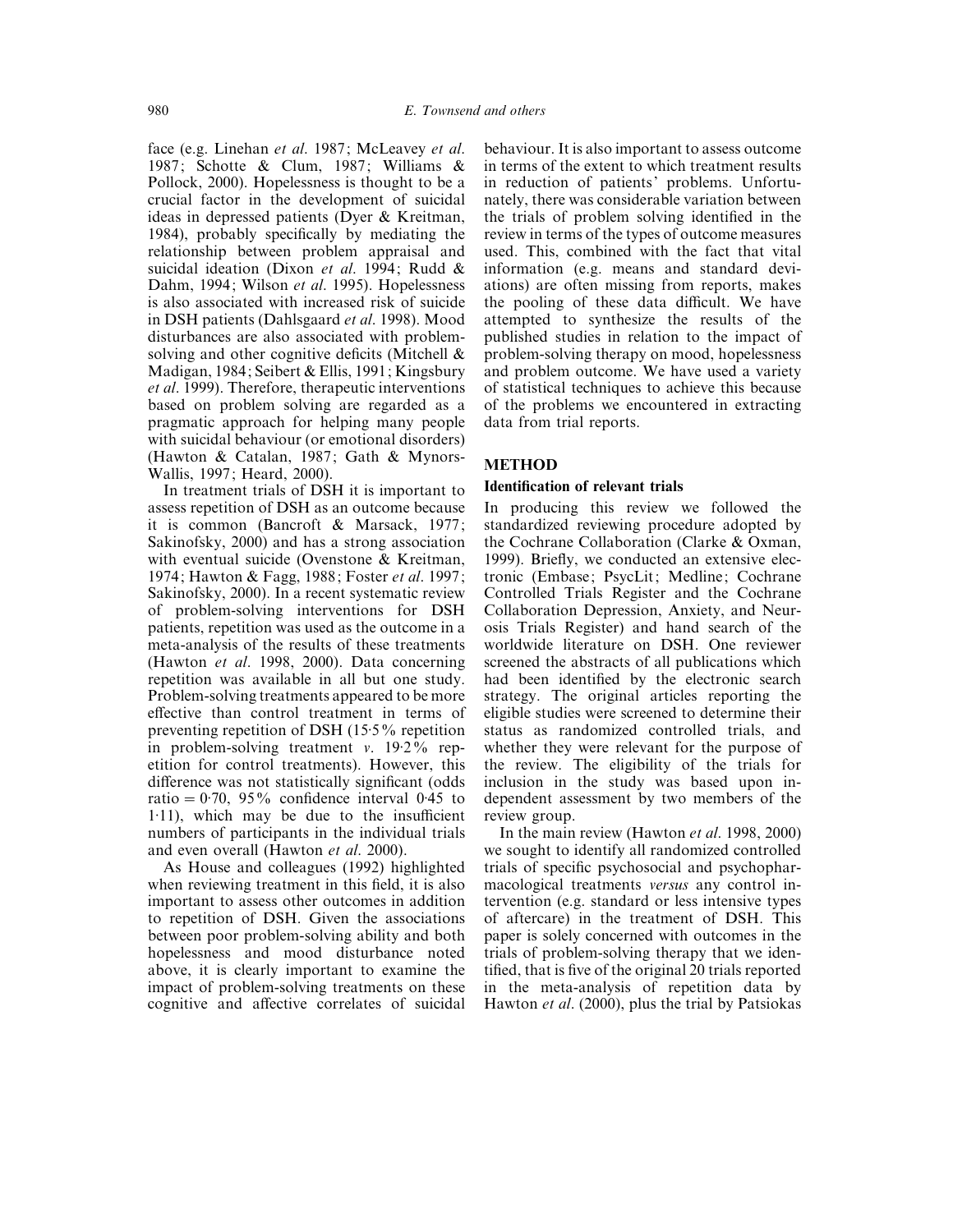& Clum (1985). Data from the Patsiokas & Clum (1985) trial were not included in the original review as repetition of DSH during follow-up was not included as an outcome measure. The authors of the review tried unsuccessfully to obtain data on repetition from the trialists.

Participants in eligible trials were males and females of all ages, who shortly before entering the study had all engaged in deliberate selfpoisoning or self-injury. We did not include trials in which some or all of the participants were suicide ideators (without self-harm) or those of people with depression in which DSH was an outcome variable. The details of the six randomized controlled trials included in this report are shown in Table 1.

Problem-solving therapy is intended primarily to help patients tackle their current problems, with a secondary aim of equipping them with skills to address future problems. More specifically, it usually first involves assisting patients to define their problems in detail. Thus, for example, specific behaviours (or lack of them) and emotions and the situations in which they occur are identified in order to define problems operationally rather than through general terms such as 'relationship' or 'work' problems. Patients are then helped to decide on appropriate goals, described in similar detail. Then patients are encouraged to use a stepwise approach to try to achieve improvement in their problems and work towards their chosen goals. Cognitive strategies are used to identify dysfunctional thoughts and beliefs which obstruct this process (Hawton & Kirk 1989), although the extent to which these were explicitly described in the trials in this review varied between the studies. In three of the trials the descriptions of treatment were very similar (Patsiokas & Clum, 1985; Hawton *et al*. 1987; Salkovskis *et al*. 1990). In Gibbons *et al*. (1978) the treatment (task-centred casework) focused on working on a single key problem. In McLeavey *et al*. (1994) particular attention was paid to improving problem-solving skills in general as well as tackling current problems. Evans *et al*. (1999) provided a selfhelp manual for patients and included basic cognitive techniques to manage emotions and negative thinking, in addition to problemsolving. Thus, the overall nature of treatment

varied somewhat between the trials but they all had problem-solving as the central therapeutic strategy.

## **Quality of trials**

We used the recommended Cochrane criteria for quality assessment (Clarke & Oxman, 1999) to determine the quality of the RCTs. Each trial was rated by two independent reviewers blind to its authorship. This rating system is based on the finding that the quality of concealment of allocation to treatment can affect the results of trials (Schulz *et al*. 1995). Studies were assigned a quality rating from A (adequate concealment) to C (inadequate concealment). In cases where the raters disagreed the final rating was made by consensus, including the opinion of a third member of the group of reviewers. Using this scoring system, one trial (McLeavey *et al*. 1994) was rated as inadequately concealed (because randomization had involved reference being made to an open random number table) and was given a rating of C. In the five other trials (Gibbons *et al*. 1978; Patsiokas & Clum, 1985; Hawton *et al*. 1987; Salkovskis *et al*. 1990; Evans *et al*. 1999) adequate measures appeared to have been taken to conceal allocation (e.g. serially numbered, opaque, sealed envelopes) and were rated as A quality.

All the outcome measures reported here were either based on self-report scales or ratings by assessors blind to treatment condition (see Table 1).

## **Data extraction**

#### *Characteristics of trials and patients*

We extracted data from each eligible trial concerning the characteristics of the patients, the details of the interventions and the outcome measures used to evaluate the efficacy of the treatments. This was carried out by two reviewers independently of each other. Where disagreements occurred these were resolved through consensus discussions with a third member of the group of reviewers.

#### *Extraction of outcome data*

'Depression' was reported in four trials, (Gibbons *et al*. 1978; Hawton *et al*. 1987; Salkovskis *et al*. 1990; Evans *et al*. 1989); 'Hopelessness' in three trials (Patsiokas & Clum,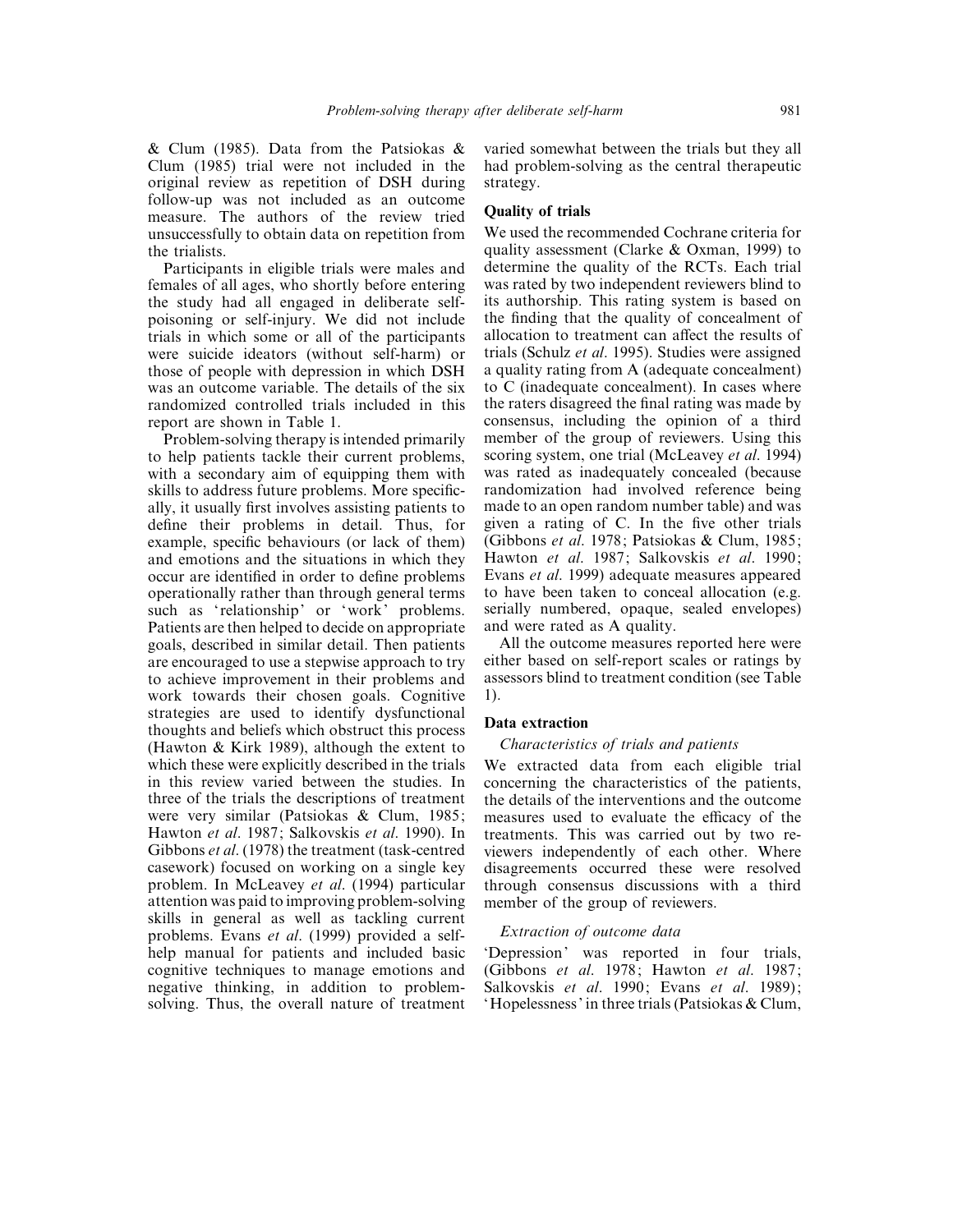|                           | Characteristics of participants |                                                       |                  |                                                 | Characteristics of interventions                                                                                                                                                                                                                                                                                                                       |                                                                                                                            |                                                                                                                                                                                                     |
|---------------------------|---------------------------------|-------------------------------------------------------|------------------|-------------------------------------------------|--------------------------------------------------------------------------------------------------------------------------------------------------------------------------------------------------------------------------------------------------------------------------------------------------------------------------------------------------------|----------------------------------------------------------------------------------------------------------------------------|-----------------------------------------------------------------------------------------------------------------------------------------------------------------------------------------------------|
|                           | Numbers                         |                                                       | % F              | Repetition                                      |                                                                                                                                                                                                                                                                                                                                                        |                                                                                                                            | Outcome measures for depression,                                                                                                                                                                    |
|                           | E                               | $\mathbf C$                                           | (Age)            | $\frac{0}{0}$                                   | Experimental                                                                                                                                                                                                                                                                                                                                           | Control                                                                                                                    | hopelessness and problem improvement                                                                                                                                                                |
| Gibbons et al.<br>1978    | 200                             | 200                                                   | 71 ( $\geq 17$ ) | Repeaters were<br>included but<br>proportion NS | Crisis-orientated, time-limited task-<br>centered social work at home.<br>Problem-solving intervention that<br>lasted for 3 months. Patients<br>received a mean number of<br>around 9 sessions. Therapists $= 2$<br>social workers                                                                                                                     | Routine treatment (referral back to<br>GP, psychiatric referral, other<br>referral)                                        | <b>Beck Depression Inventory</b><br>Improvement in problems                                                                                                                                         |
| Patsiokas &<br>Clum, 1985 | 5<br>(Plus 5 in a<br>cognitive  | 5<br>restructuring<br>treatment-not<br>included here) | $NS$ (NS)        | <b>NS</b>                                       | Interpersonal problem-solving skills<br>training (D'Zurilla & Godfried<br>1971). Ten 1-h sessions<br>conducted over a 3-week period.<br>Therapist $= 1$ clinical<br>psychologist                                                                                                                                                                       | Individual therapy with clinical<br>psychologist (content not<br>specified)                                                | <b>Beck Hopelessness Scale</b><br>Number of problems*<br>Means-Ends Problem-Solving*<br>Alternate Uses Test of impersonal<br>problem solving*                                                       |
| Hawton et al.<br>1987     | 41                              | 39                                                    | 66 (> 16)        | 31                                              | Out-patient problem-orientated<br>therapy (Hawton & Catalan,<br>1987). Up to eight 1-h sessions<br>over an 8-week period. Therapists<br>$=$ 5 nurse counsellors                                                                                                                                                                                        | GP care: (e.g. individual support,<br>marital therapy)                                                                     | <b>Beck Depression Inventory</b><br><b>Beck Hopelessness Scale</b><br>Improvement in problems                                                                                                       |
| Salkovskis<br>et al. 1990 | 12                              | 8                                                     | $50(16-65)$      | 100                                             | Cognitive-behavioural problem-<br>solving treatment at home. Five,<br>1-h sessions over a period of a<br>month. Therapist $= 1$ community<br>psychiatric nurse                                                                                                                                                                                         | Treatment as usual (not described)                                                                                         | Beck Depression Inventory<br><b>Beck Hoplessness Scale</b><br>Personal Questionnaire Rapid Scaling<br>Technique: problem list*                                                                      |
| McLeavey<br>et al. 1994   | 19                              | 20                                                    | $74(15-45)$      | 35.6                                            | Interpersonal problem-solving skills<br>training (D'Zurilla & Godfried<br>1971). Five, 1-h sessions at<br>weekly intervals. Mean no.<br>sessions = $5.3$ . Therapists =<br>clinical psychologists and<br>registrars in psychiatry                                                                                                                      | Brief problem-solving therapy<br>(Hawton & Catalan, 1982);<br>regarded as standard aftercare.<br>Mean no. sessions was 4.2 | <b>Beck Hopelessness Scale</b><br>Means-Ends Problem-Solving*<br>Number of problems pre- and post-test*<br>Perceived ability to solve current<br>problems*<br>Optional Thinking pre- and post-test* |
| Evans<br>et al. 1999      | 18                              | 16                                                    | $62(16-50)$      | 100                                             | Manual Assisted Cognitive<br>Behavioural Therapy (MACT)<br>plus standard treatment.<br>Manualized therapy for<br>individuals with personality<br>disorders developed by Davidson<br>& Tyrer (1996). Treatment lasted<br>between 2–6 sessions. Time<br>period for treatment not stated.<br>Therapists $= 1$ psychiatrist, 2<br>nurses, 2 social workers | Standard psychiatric treatment (e.g.<br>psychiatrist, community mental<br>health team, specialist social<br>worker)        | Hospital Anxiety and Depression<br>Scale (Depression score)                                                                                                                                         |

\* Not included, i.e. data was not used in the analysis. E, Experimental; C, control; F, female; (Age, in years); NS, not stated.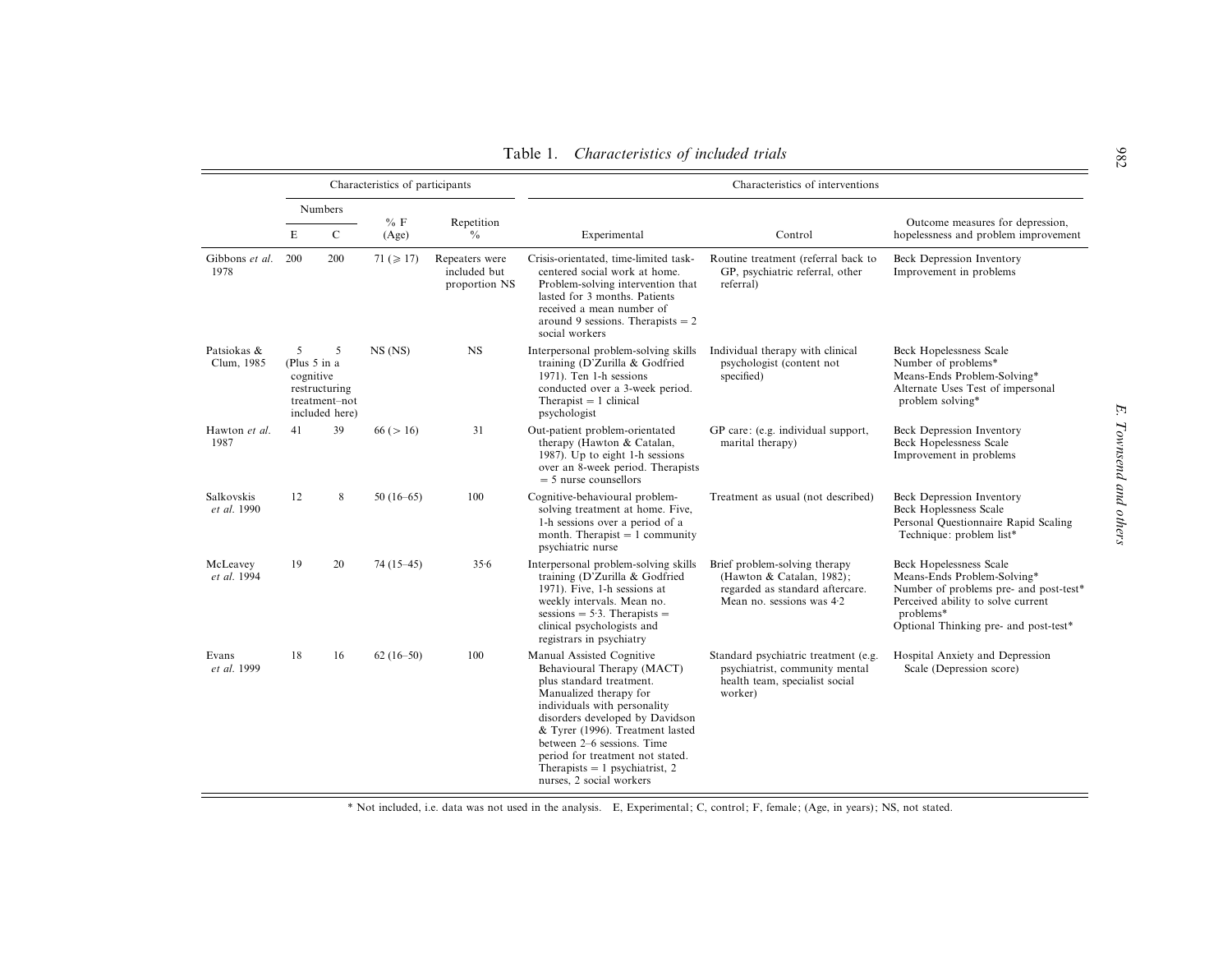1985; Salkovskis *et al*. 1990; McLeavey *et al*. 1994) and ' Improvement in problems' in two trials (Gibbons *et al*. 1978; Hawton *et al*. 1987). Hawton *et al*. (1987) measured ' Improvement in target problems' as defined and identified by the therapist as the focus of treatment. Two research assistants rated changes in relation to the problem and a high inter-rater reliability was reported. Gibbons *et al*. (1978) assessed change in problems in, first, personal relationships and, second, social relationships at follow up. Interviews were carried out by independent assessors blind to treatment condition to determine whether these problems had improved or worsened after treatment. We used the outcome data concerning changes in problems in personal relationships as nearly 70% of trial participants had listed this as a problem at the time of overdose compared to 45% reporting problems with social relations. Three further studies (Patsiokas & Clum, 1985; Salkovskis *et al*. 1990; McLeavey *et al*. 1994) included different measures of problem-solving that were not compatible with each other; only Gibbons *et al*. (1978) and Hawton *et al*. (1987) had used measures that could be reasonably combined (see Table 1 for further details). No other individual outcome variable (except repetition of DSH) had been measured in more than one trial. Much of the data needed to perform metaanalyses on these outcomes was missing from the reports (e.g. means and standard deviations), so we contacted the authors of trials seeking this information. Only one author was able to provide the original trial data we required (Hawton *et al*. 1987). For the other trials we adopted various strategies to impute missing data from information that was reported (e.g. from test statistics). These strategies are described below.

In two trials (Salkovskis *et al*. 1990; McLeavey *et al*. 1994), mean scores on some scales at follow-up were reported in graph format only. Two reviewers estimated means independently from the graphs. Where there was disagreement, consensus was reached with a third member of the review group.

Four of the trial reports had not included standard deviations (s.p.s) associated with mean test scores at follow-up. This was a considerable problem as standard deviations are critical to the meta-analytical procedures used to pool continuous outcome measures from trials. One of the authors was able to provide the standard deviations from the original data (Hawton *et al*. 1987). For the Gibbons  $et$   $al.$  (1978) trial, s.p.s associated with mean scores on the Beck Depression Inventory (Beck *et al*. 1961) at follow-up were imputed from *t* test statistics by rearranging the equation used to derive the value of *t*. In effect the *s* (standard deviation) and *t* are swapped in the formula for the *t* test (Green *et al*. 1998), giving

$$
s = \frac{\overline{x}_1 - \overline{x}_2}{t\sqrt{\frac{1}{n_1} + \frac{1}{n_2}}}
$$

where  $\bar{x}_1$  and  $\bar{x}_2$ , are the mean values in groups of sizes  $n_1$  and  $n_2$ . This procedure can yield only the pooled s.p. (i.e. the same value in each group), but as we assume that the groups have the same true s.D. when performing the test, this is not an important issue.

Salkovskis *et al.* (1990) did not publish s.p.s for mean scores on the Beck Depression Inventory (BDI) (Beck *et al*. 1961) and Hopelessness Scale (HS) (Beck *et al*. 1974) at followup, but they did give *F* test statistics. The *F* test is precisely equivalent to the two-sample *t* test if there are only two groups to be compared (which is the case here), with  $F = t^2$ . Thus, the s.p.s in each treatment group were imputed using the equation given above.

McLeavey *et al*. (1994) also did not report s.<sub>D.s</sub> for mean scores on the Hopelessness Scale (Beck *et al.* 1974), but they gave means and s.p.s of change scores and these were used instead in the analysis.

## **Meta-analytical procedures**

In conducting the analyses we used the Cochrane Collaboration software Revman 3.1 (Review Manager, 1998). In all cases, our principle method of analysis was based on fixed effects but we also comment on findings based on random effects analysis.

## *Continuous data*

As two different scales (BDI, Beck *et al*. 1961; Hospital Anxiety and Depresion Scale, Zigmond & Snaith, 1983) had been used to assess depression, Cohen's *d* (Standardized Mean Difference, SMD) was calculated. In simple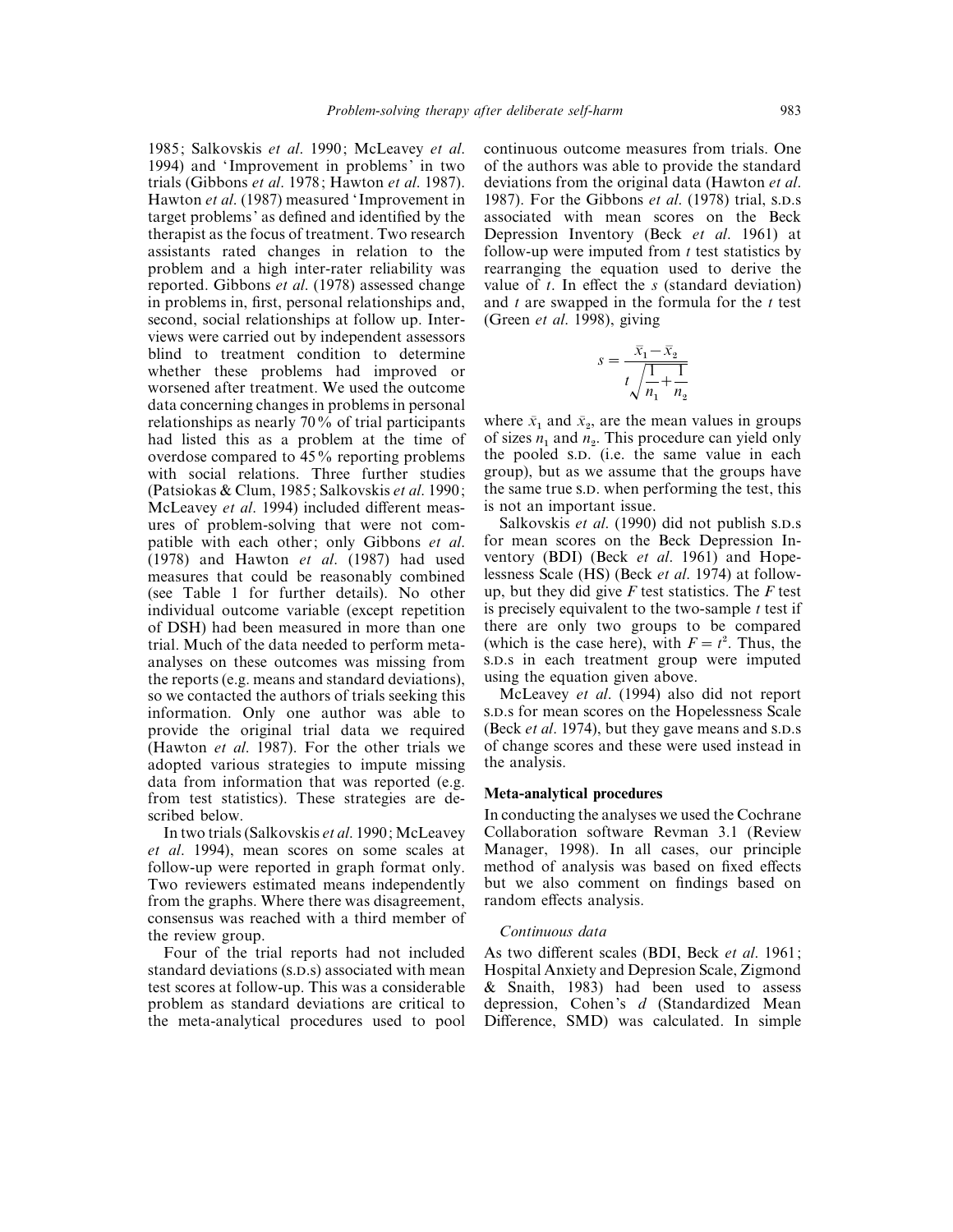terms the standardized mean difference is the mean difference divided by the pooled sample standard deviation and the results are thus related to multiples of the standard deviation. As all trials had used the same scale to assess hopelessness (Beck *et al*. 1974) we calculated the Weighted Mean Difference (WMD).

## *Dichotomous data*

Mantel–Haenszel odds ratios were calculated using Revman 3.1 for the improvement in problems outcome variable.

## **RESULTS**

The results of the meta-analyses of the data extracted relating to depression, hopelessness and problems from the problem-solving trials are shown in Fig. 1.

## **Depression**

Four trials measured depression as an outcome variable. Three of these (Gibbons *et al*. 1978; Hawton *et al*. 1987; Salkovskis *et al*. 1990) used the BDI and one (Evans *et al*. 1999) used the Hospital Anxiety and Depression Scale (only the depression scores are used here) (Zigmond  $\&$ Snaith, 1983). These two instruments for measuring depression are conceptually if not numerically similar, so it was deemed appropriate to combine results from them using the SMD at follow-up evaluation. The resulting SMD for these trials indicated a significantly lower depression score condition of about one third of a standard deviation in the group of patients who were offered problem-solving treatment (SMD  $=-0.36$ ; 95% CI  $-0.61$  to  $-0.11$  (fixed effects); SMD =  $-0.49, 95\%$  CI  $-0.89$  to  $-0.08$ (random effects)).

## **Hopelessness**

All three of the trials that measured hopelessness (Patsiokas & Clum, 1985; Salkovskis *et al*. 1990; McLeavey *et al*. 1994) used the Hopelessness Scale (Beck *et al*. 1974). The WMD for these trials combined indicated a significantly lower hopelessness score at follow-up (of about three scale points on average) in the patients who were offered problem-solving treatment (WMD $=$  $-2.97$ ; 95% CI  $-4.81$  to  $-1.13$ ; (fixed effects); WMD =  $-2.81$ ;  $-5.68$  to 0.07 (random effects)).

#### **Improvement in problems**

The combined odds ratio for the two trials that measured whether problems had improved with treatment (Gibbons *et al*. 1978; Hawton *et al*. 1987) also indicated a significant difference at follow-up, with more patients in the problemsolving group having improved  $(OR = 2.31)$ ; 95% CI 1.29 to 4.13 (fixed effects); OR = 2.32;  $1:30$  to  $4:15$  (random effects)).

#### **DISCUSSION**

The results of the meta-analyses conducted on the data for depression, hopelessness and problem improvement from RCTs evaluating the effects of problem-solving therapy in DSH patients were positive. Problem-solving therapy appeared to be more effective in improving levels of depression and hopelessness than control treatment. In addition, problem-solving treatment was also shown to be more effective in terms of improvement in problems. It is uncertain if these changes would mediate a reduction in repetition of DSH as there may be other confounding factors (e.g. interpersonal issues) which contribute to repetition. However, these results are in keeping with the directions of effect found by Hawton *et al*. (2000) for repetition of DSH (although this finding was not statistically significant).

While data from only two trials could be included in the meta-analysis concerning improvement in problems, it should be noted that three further trials reported other problemsolving outcome measures. Patients who received problem-solving therapy in the Patsiokas & Clum (1985) study had better scores on the Means-Ends Problem-Solving (MEPS) test (Platt & Spivack 1977) at the end of treatment than patients who had received either cognitive restructuring therapy or non-directive therapy. Similarly, McLeavey *et al*. (1994) showed significantly improved MEPS scores in people who received problem-solving therapy. We did not pool the results of the MEPS scores from the Patsiokas & Clum (1985) and McLeavey *et al*. (1994) trials in a meta-analysis due to the different ways in which the MEPS test can be scored. Salkovskis (1990) demonstrated that participants allocated to problem-solving therapy reported significant improvement in their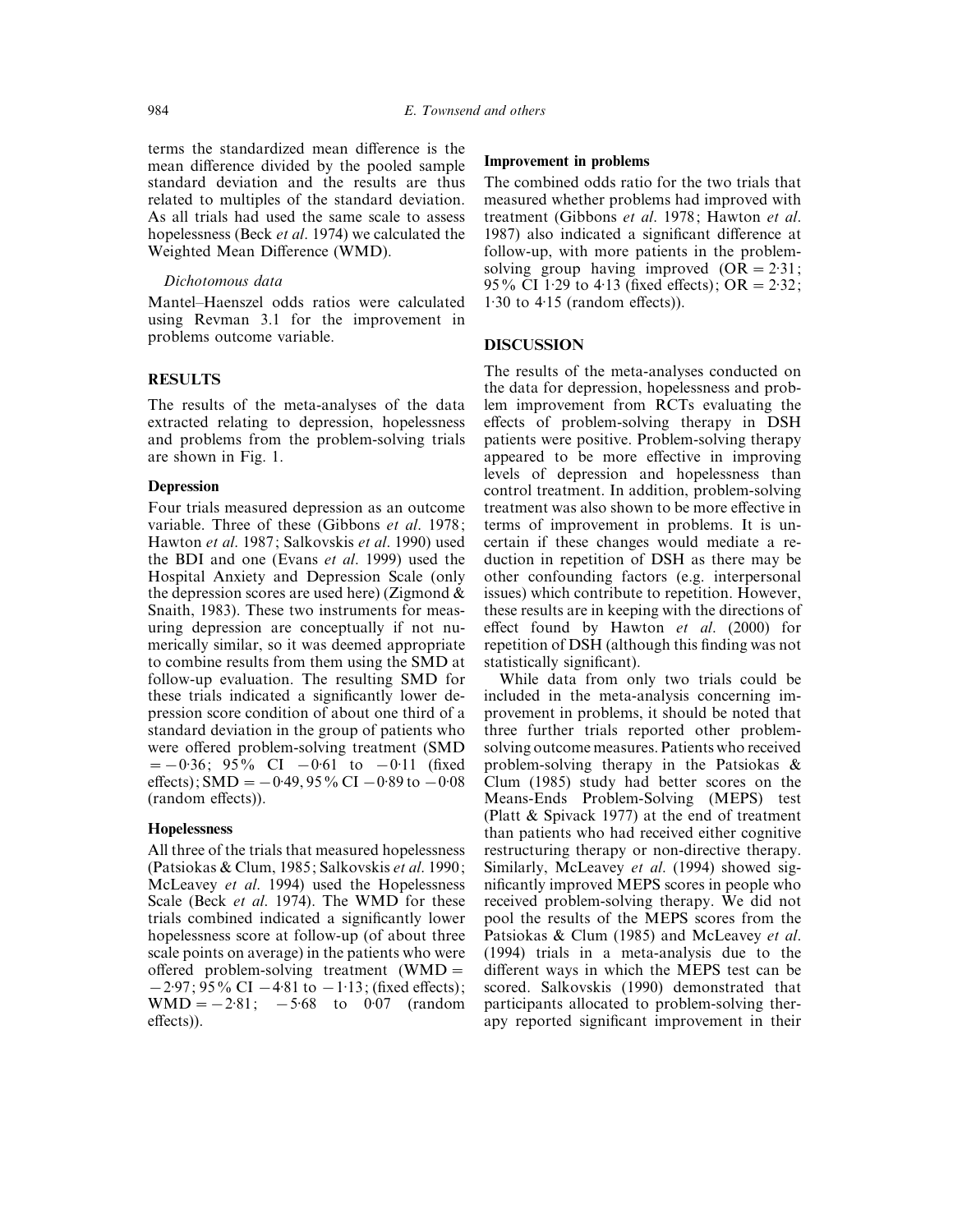| Depression<br>SMD (95% CI Fixed)<br>$\cal N$<br>Mean $(s.D.)$<br>$\boldsymbol{N}$<br>Mean(s.D.)<br>Gibbons et al. 1978<br>69<br>$56 - 4$<br><b>BDI</b><br>10.57(11.39)<br>12.62(10.95)<br>71<br>Hawton et al. 1987<br>25.8<br><b>BDI</b><br>30<br>6.50(8.26)<br>35<br>9.60(10.96)<br>Salkovskis et al. 1990<br><b>BDI</b><br>15.00(6.16)<br>8<br>6.3<br>12<br>23.00(6.16)<br>$-$<br>Evans et al. 1999<br><b>HADS</b><br>18<br>5.70(5.50)<br>14<br>10.10(4.10)<br>$11-5$<br>$-\Box$<br><b>Total</b><br>100<br>129<br>129<br>* $\chi^2$ 6.02 (df = 3)P = 0.1<br>$-5$<br>5<br>$\dagger Z = 2.85, P = 0.004$<br>$\Omega$<br>Favours control<br>Favours treatment<br>Hopelessness<br>WMD (95% CI Fixed)<br>Patsiokas, 1985<br><b>HS</b><br>5<br>2.40(2.30)<br>9.00(7.80)<br>$6-7$<br>5<br>$\leftarrow$<br>Salkovskis et al. 1990<br><b>HS</b><br>6.75(2.30)<br>8<br>10.00(2.30)<br>$\overline{\phantom{a}}$<br>79.9<br>12 | SMD (95% CI Fixed)<br>$-0.18$ ( $-0.52$ , $0.15$ )<br>$-0.31$ ( $-0.80$ , $0.18$ )<br>$-1.24$ ( $-2.24$ , $-0.25$ )<br>$-0.87$ ( $-1.60$ , $-0.13$ )<br>$-0.36$ ( $-0.61$ , $-0.11$ )<br>WMD (95% CI Fixed) |
|----------------------------------------------------------------------------------------------------------------------------------------------------------------------------------------------------------------------------------------------------------------------------------------------------------------------------------------------------------------------------------------------------------------------------------------------------------------------------------------------------------------------------------------------------------------------------------------------------------------------------------------------------------------------------------------------------------------------------------------------------------------------------------------------------------------------------------------------------------------------------------------------------------------------|-------------------------------------------------------------------------------------------------------------------------------------------------------------------------------------------------------------|
|                                                                                                                                                                                                                                                                                                                                                                                                                                                                                                                                                                                                                                                                                                                                                                                                                                                                                                                      |                                                                                                                                                                                                             |
|                                                                                                                                                                                                                                                                                                                                                                                                                                                                                                                                                                                                                                                                                                                                                                                                                                                                                                                      |                                                                                                                                                                                                             |
|                                                                                                                                                                                                                                                                                                                                                                                                                                                                                                                                                                                                                                                                                                                                                                                                                                                                                                                      |                                                                                                                                                                                                             |
|                                                                                                                                                                                                                                                                                                                                                                                                                                                                                                                                                                                                                                                                                                                                                                                                                                                                                                                      |                                                                                                                                                                                                             |
|                                                                                                                                                                                                                                                                                                                                                                                                                                                                                                                                                                                                                                                                                                                                                                                                                                                                                                                      |                                                                                                                                                                                                             |
|                                                                                                                                                                                                                                                                                                                                                                                                                                                                                                                                                                                                                                                                                                                                                                                                                                                                                                                      |                                                                                                                                                                                                             |
|                                                                                                                                                                                                                                                                                                                                                                                                                                                                                                                                                                                                                                                                                                                                                                                                                                                                                                                      |                                                                                                                                                                                                             |
|                                                                                                                                                                                                                                                                                                                                                                                                                                                                                                                                                                                                                                                                                                                                                                                                                                                                                                                      |                                                                                                                                                                                                             |
|                                                                                                                                                                                                                                                                                                                                                                                                                                                                                                                                                                                                                                                                                                                                                                                                                                                                                                                      |                                                                                                                                                                                                             |
|                                                                                                                                                                                                                                                                                                                                                                                                                                                                                                                                                                                                                                                                                                                                                                                                                                                                                                                      | $-6.60$ ( $-13.73$ , 0.53)                                                                                                                                                                                  |
|                                                                                                                                                                                                                                                                                                                                                                                                                                                                                                                                                                                                                                                                                                                                                                                                                                                                                                                      | $-3.25(-5.31,-1.19)$                                                                                                                                                                                        |
| HS<br>17<br>4.44(6.21)<br>McLeavey et al. 1994<br>4.94(8.38)<br>16<br>13.5                                                                                                                                                                                                                                                                                                                                                                                                                                                                                                                                                                                                                                                                                                                                                                                                                                           | $0.50(-4.51, 5.5)$                                                                                                                                                                                          |
| <b>Total</b><br>34<br>29<br>100<br>$\Leftarrow$                                                                                                                                                                                                                                                                                                                                                                                                                                                                                                                                                                                                                                                                                                                                                                                                                                                                      | $-2.97(-4.81,-1.13)$                                                                                                                                                                                        |
| * $\chi^2$ 2.91 (df = 2)P = 0.2                                                                                                                                                                                                                                                                                                                                                                                                                                                                                                                                                                                                                                                                                                                                                                                                                                                                                      |                                                                                                                                                                                                             |
| $\frac{1}{2}Z = 3.16$ , $P = 0.002$                                                                                                                                                                                                                                                                                                                                                                                                                                                                                                                                                                                                                                                                                                                                                                                                                                                                                  |                                                                                                                                                                                                             |
| $-5$<br>5<br>5<br>$-10$<br>$\mathbf{0}$<br>Favours treatment<br>Favours control                                                                                                                                                                                                                                                                                                                                                                                                                                                                                                                                                                                                                                                                                                                                                                                                                                      |                                                                                                                                                                                                             |
|                                                                                                                                                                                                                                                                                                                                                                                                                                                                                                                                                                                                                                                                                                                                                                                                                                                                                                                      |                                                                                                                                                                                                             |
| Improvement in problems<br>Mantel-Haenszel Odds Ratio (95% CI Fixed)<br>Ex<br>Con<br>n/N<br>n/N                                                                                                                                                                                                                                                                                                                                                                                                                                                                                                                                                                                                                                                                                                                                                                                                                      | Odds Ratio (95% CI Fixed)                                                                                                                                                                                   |
| Gibbons et al. 1978<br>64/73<br>40/73<br>68.3<br>$^+$                                                                                                                                                                                                                                                                                                                                                                                                                                                                                                                                                                                                                                                                                                                                                                                                                                                                | 2.74(1.40, 5.36)                                                                                                                                                                                            |
| Hawton et al. 1987<br>24/30<br>$31 - 7$<br>26/35                                                                                                                                                                                                                                                                                                                                                                                                                                                                                                                                                                                                                                                                                                                                                                                                                                                                     | 1.38(0.43, 4.47)                                                                                                                                                                                            |
| 71/103<br>55/108<br>100<br><b>Total</b><br>$\Rightarrow$                                                                                                                                                                                                                                                                                                                                                                                                                                                                                                                                                                                                                                                                                                                                                                                                                                                             | 2.31(1.29, 4.13)                                                                                                                                                                                            |
| * $\gamma^2$ 0.98 (df = 1)P = 0.3                                                                                                                                                                                                                                                                                                                                                                                                                                                                                                                                                                                                                                                                                                                                                                                                                                                                                    |                                                                                                                                                                                                             |
| $\frac{1}{2}Z = 2.83$ , $P = 0.004$<br>0.2<br>0.1<br>10<br>5                                                                                                                                                                                                                                                                                                                                                                                                                                                                                                                                                                                                                                                                                                                                                                                                                                                         |                                                                                                                                                                                                             |
| Favours control<br>Favours treatment                                                                                                                                                                                                                                                                                                                                                                                                                                                                                                                                                                                                                                                                                                                                                                                                                                                                                 |                                                                                                                                                                                                             |
| *The $\chi^2$ value (and P value) indicates whether there is statistically significant heterogeneity of treatment effects across studies.                                                                                                                                                                                                                                                                                                                                                                                                                                                                                                                                                                                                                                                                                                                                                                            |                                                                                                                                                                                                             |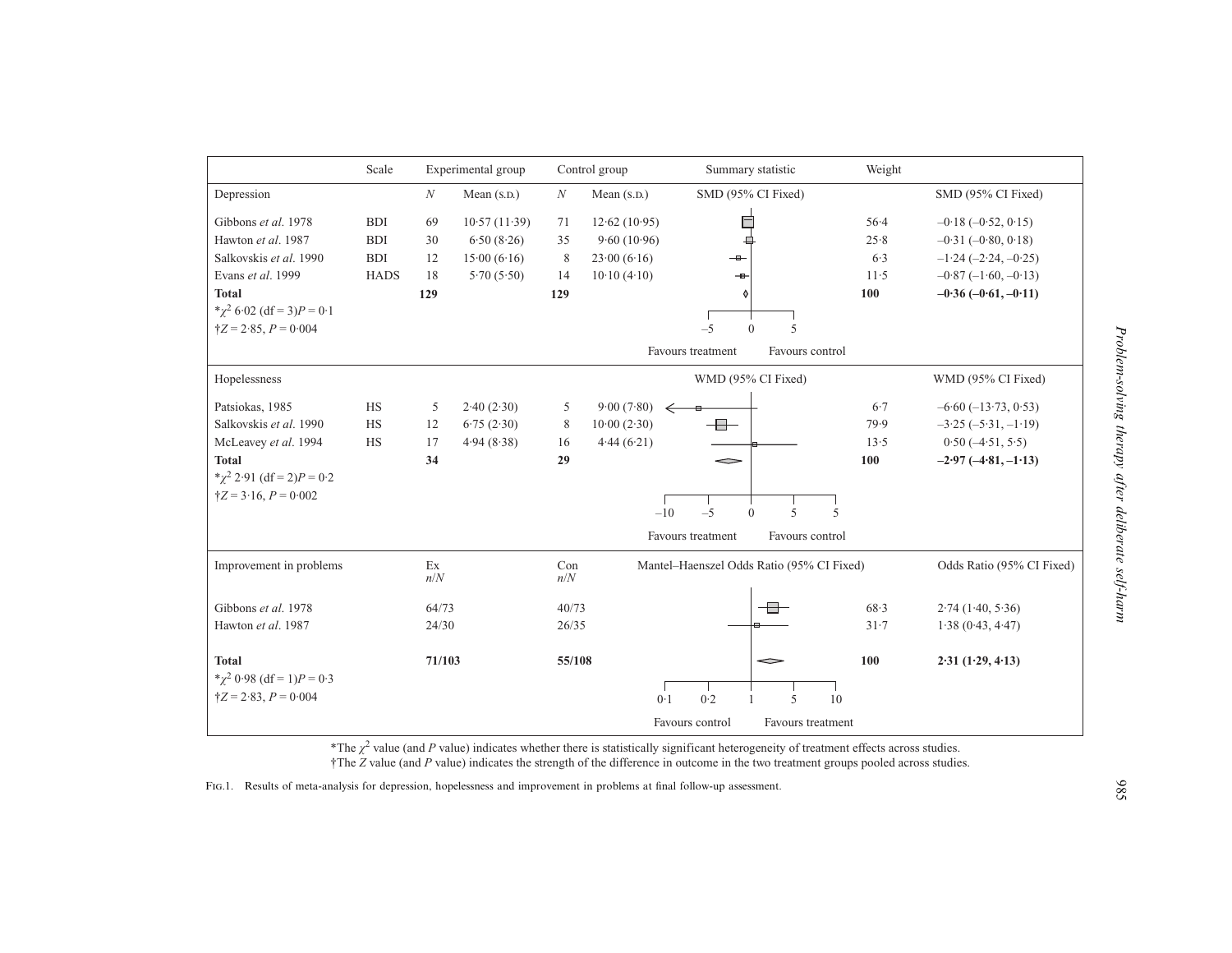three main problems as rated using the Personal<br>Questionnaire Rapid Scaling Technique Rapid Scaling (Muhall, 1977).

Bias in the outcome findings is unlikely because the measures used were either based on patient self-reports or assessment ratings made by blind assessors. The findings are based on all trial participants for whom outcome data was obtained, irrespective of the extent of treatments received (i.e. on an intention-to-treat basis).

The comparison treatment in each study was ' standard aftercare' (except in Patsiokas & Clum, 1985, where it was non-directive counselling). However, it should be noted that this varied in content and intensity between the trials. The most extreme example was the trial of McLeavey *et al*. (1994) in which a basic form of problem solving was used as the control treatment as this was regarded at that stage as being ' standard aftercare'. Omitting this trial from the meta-analyses, however, only affected the odds ratio for hopelessness, which in fact became larger.

There was some variation between the trials in the characteristics of study participants. The main difference was in the proportion of those who were repeaters of DSH at the time of entry to the trial, this varying between nearly a third (Hawton *et al*. 1987) and all patients (Salkovskis *et al*. 1990; Evans *et al*. 1999), although this information was not provided in two trials. Repeaters are generally more difficult to treat effectively (Sakinofsky, 2000) so the main likely effect of this variation would have been to reduce treatment effects in those studies which included a greater proportion of individuals with previous DSH. In fact, there was no indication of this being so. Female patients made up half to nearly three-quarters of subjects. There was little variation in terms of age.

The content and context of problem-solving therapy varied somewhat between the trials. The more recent trials (Salkovskis *et al*. 1990; McLeavey *et al*. 1994; Evans *et al*. 1999) tended to place more overt emphasis on cognitive procedures than the earlier trials. Also, nearly all the trials included additional procedures, such as provision of information, open access at times of crisis, and, in the trial of Evans *et al*. (1999), a focus on management of emotions and negative thinking, together with a treatment manual for patients. It could be argued that this variation diminishes the value of the metaanalysis. However, problem-solving was the primary therapeutic intervention in the experimental condition in all the trials.

Inadequate reporting of data from some of the trials made the analysis of the continuous outcome variables (depression and hopelessness) difficult. Incomplete reporting is quite common for trials with continuous outcomes. These difficulties were dealt with using various statistical methods in order to pool these data using meta-analytical procedures. The assumptions made in these calculations are likely to have had only a minimal effect on the numerical results. The statistical methods we used assume that the data have a normal distribution within each treatment group in each study. This condition is not met by the data for hopelessness and depression, which are positively skewed. The effect of skewness in meta-analysis not known, but in other circumstances it tends to reduce statistical power, although its effect is least when, as here, the groups are of similar size (Bland, 1995).

Problem-solving therapy is a pragmatic approach which may be suitable for a sizeable proportion of DSH patients. It has the advantages of being relatively easily taught, usable by a range of clinicians, brief and comparatively cheap. It has been demonstrated to be of value in the treatment of patients with emotional problems in general practice (Mynors-Wallis, 1996). If, as suggested by our findings, it is of benefit in many DSH patients this has important implications, particularly in view of the very considerable and growing problem of DSH (Hawton *et al*. 1997; Kapur *et al*. 1998).

The relatively small numbers of patients included in these trials limit the conclusions that can be based upon the results, either individually or when combined. The results of our analysis clearly indicate the need for a large single trial of problem-solving therapy, which, in addition to assessment of repetition of DSH, includes proper evaluation and reporting of mood, hopelessness and improvement in problems at follow-up. These latter factors are important in terms of reflecting patients' well-being and quality of life, as well as being relevant to risk of repetition. In the absence of a major trial the results of this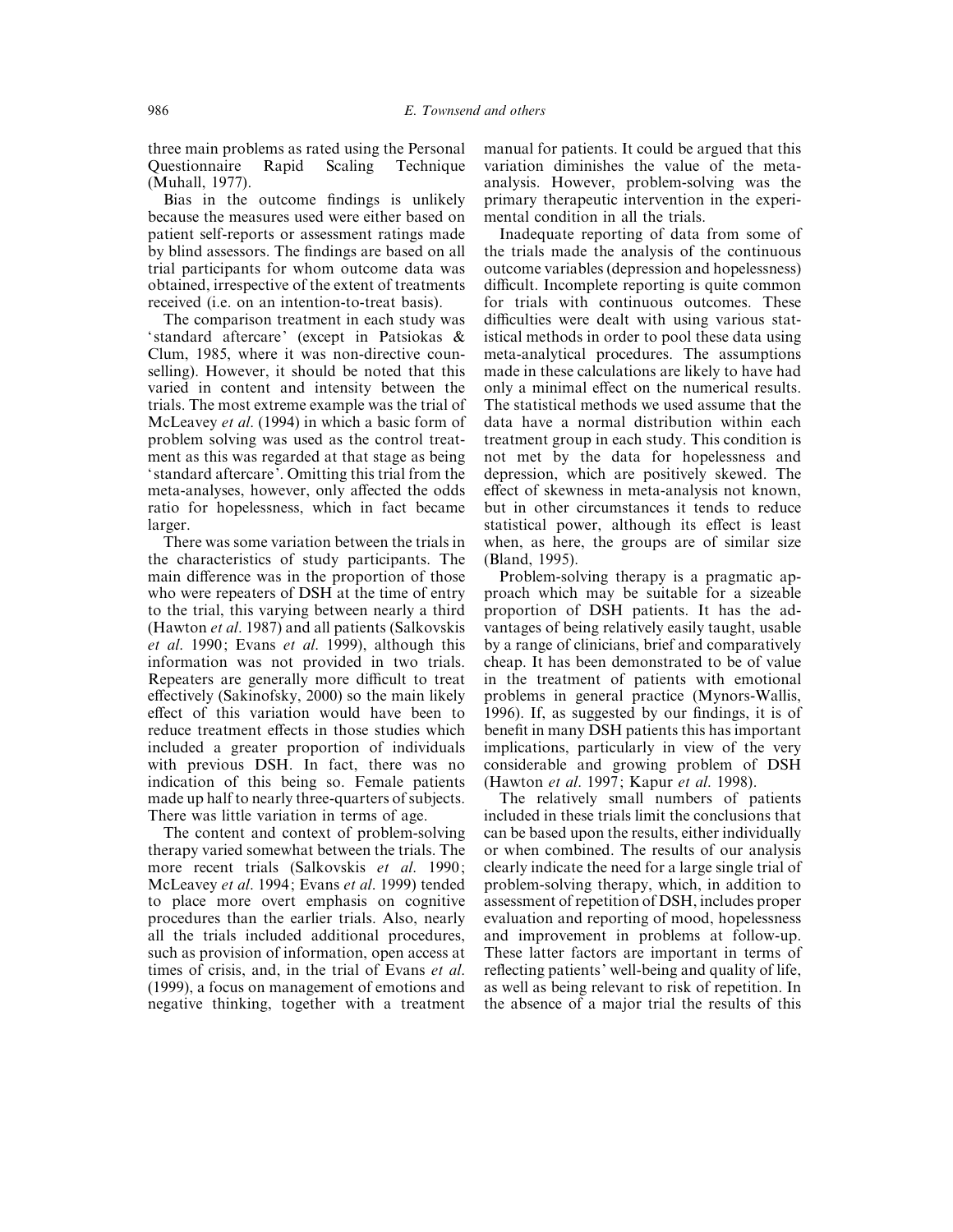meta-analytical study are encouraging and should prompt those responsible for services for DSH patients to further investigate the provision and evaluation of this approach.

This study was supported by a grant from South East Region NHSE Research and Development Committee and the former Anglia and Oxford NHSE Research and Development Committee. Keith Hawton is also supported by Oxfordshire Mental Healthcare Trust. We thank Sandy Bremner, Eleanor Feldman, Robert Goldney, David Owens, Isaac Sakinofsky and Lil Träskman-Bendz who contributed to the initial phase of the systematic review on which this study is based.

#### **REFERENCES**

- Bancroft, J. & Marsack, P. (1977). The repetitiveness of selfpoisoning and self-injury. *British Journal of Psychiatry* **131**, 394–399.
- Bancroft, J., Skrimshire, A., Casson, J., Harvard-Watts, O. & Reynolds, F. (1977). People who deliberately poison or injure themselves: their problems and their contacts with helping agencies. *Psychological Medicine* **7**, 289–303.
- Beck, A. T., Ward, C. H., Mendelson, M., Mock, J. & Erbaugh, J. (1961). An inventory for measuring depression. *Archives of General Psychiatry* **4**, 561–571.
- Beck, A. T., Schuyler, D. & Herman, I. (1974). Development of Suicidal Intent Scales. In *The Prediction of Suicide* (ed. A. T. Beck, H. L. P. Resnik & D. J. Lettieri), pp. 45–56. Charles Press: Philadelphia, PA.
- Bland, M. (1995). *An Introduction to Medical Statistics*, 2nd edn., pp. 165–166. Oxford University Press: Oxford.
- Clarke, M. & Oxman, A. D. (1999). *Cochrane Reviewers' Handbook 4.0 [updated July 1999]*. The Cochrane Collaboration: Oxford.
- Dahlsgaard, K. K., Beck, A. T. & Brown, G. K. (1998). Inadequate response to therapy as a predictor of suicide. *Suicide and Life*-*Threatening Behavior* **28**, 197–204.
- Davidson, K. & Tyrer, P. (1996). Cognitive therapy for antisocial and borderline personality disorder: single case study series. *British Journal of Clinical Psychology* **35**, 413–429.
- Dixon, W. A., Heppener, P. P. & Anderson, W. P. (1994). Problem solving appraisal, stress, hopelessness and suicide ideation in a college population. *Journal of Counselling Psychology* **38**, 51–56.
- Dyer, J. A. T. & Kreitman, N. (1984). Hopelessness, depression and suicide intent in parasuicide. *British Journal of Psychiatry* **144**, 127–133.
- D'Zurilla, T. J. & Godfried, M. R. (1971). Problem solving and behavior modification. *Journal of Abnormal Psychology* **78**, 107–126.
- Evans, K., Tyrer, P., Catalan, J., Schmidt, U., Davidson, K., Dent, J., Tata, P., Thornton, S., Barber, J. & Thompson, S. (1999). Manual-assisted cognitive-behaviour therapy (MACT): a randomized controlled trial of a brief intervention with bibliotherapy in the treatment of recurrent deliberate self-harm. *Psychological Medicine* **29**, 19–25.
- Foster, T., Gillespie, K. & McClelland, R. (1997). Mental disorders and suicide in Northern Ireland. *British Journal of Psychiatry* **170**, 447–452.
- Gath, D. & Mynors-Wallis, L. (1997). Problem-solving treatment in primary care. In *Science and Practice of Cognitive Behaviour Therapy* (ed. D. M. Clark & C. G. Fairburn), pp. 415–431. Oxford University Press: Oxford.
- Gibbons, J. S., Butler, J., Urwin, P. & Gibbons, J. L. (1978). Evaluation of a social work service for self-poisoning patients. *British Journal of Psychiatry* **133**, 111–118.
- Green, S., Buchbinder, R, Glazier, R. & Forbes, A. (1998). Systematic review of randomised controlled trials of interventions for painful shoulder: selection criteria, outcome assessment and efficacy. *British Medical Journal* **316**, 354–60.
- Hawton, K. & Catalan, J. (1982). *Attempted Suicide : A Practical Guide to its Nature and Management*. Oxford University Press: Oxford.
- Hawton, K. & Catalan, J. (1987). *Attempted Suicide : A Practical Guide to its Nature and Management*, 2nd edn., Oxford University Press: Oxford.
- Hawton, K. & Fagg, J. (1988). Suicide, and other causes of death, following attempted suicide. *British Journal of Psychiatry* **152**, 359–366.
- Hawton, K. & Kirk, J. (1989). Problem-solving. In *Cognitive Behaviour Therapy for Psychiatric Problems : A Practical Guide* (ed. K. Hawton, P. Salkovskis, J. Kirk & D. M. Clark), pp. 406–426. Oxford University Press: Oxford.
- Hawton, K., McKeown, S., Day, A., Martin, P., O'Connor, M. & Yule, J. (1987). Evaluation of out-patient counselling compared with general practitioner care following overdoses. *Psychological Medicine* **17**, 751–761.
- Hawton, K., Fagg, J., Simkin, S., Bale, E. & Bond, A. (1997). Trends in deliberate self-harm in Oxford, 1985–1995. Implications for clinical services and the prevention of suicide. *British Journal of Psychiatry* **171**, 556–560.
- Hawton, K., Arensman, E., Townsend, E., Bremner, S., Feldman, E., Goldney, R., Gunnell, D., Hazell, P., Van Heeringen, K., House, A., Owens, D., Sakinofsky, I. & Träskman-Bendz, L. (1998). Deliberate self-harm: a systematic review of the efficacy of psychosocial and pharmacological treatments in preventing repetition. *British Medical Journal* **317**, 441–447.
- Hawton, K., Townsend, E., Arensman, E., Gunnell, D., Hazell, P., Van Heeringen, K. & House, A. (2000). Psychosocial and pharmacological treatments for deliberate self-harm. In *The Cochrane Review, Library Issue 3*. Update Software: Oxford.
- Heard, H. L. (2000). Psychotherapeutic approaches to suicidal ideation and behaviour. In *The International Handbook of Suicide and Attempted Suicide* (ed. K. Hawton & K. van Heeringen), pp. 497–512. Wiley: Chichester.
- House, A., Owens, D. & Storer, D. (1992). Psycho-social intervention following attempted suicide: is there a case for better services? *International Review of Psychiatry* **4**, 15–22.
- Kapur, N., House, A., Creed, F., Feldman, E., Friedman, T. & Guthrie, E. (1998). Management of deliberate self poisoning in adults in four teaching hospitals: descriptive study. *British Medical Journal* **316**, 831–832.
- Kingsbury, S., Hawton, K., Steinhardt, K. & James, A. (1999). Do adolescents who take overdoses have specific psychological characteristics? A comparative study with psychiatric and community controls. *Journal of the American Academy of Child and Adolescent Psychiatry* **38**, 1125–1131.
- Linehan, M. M., Camper, P., Chiles, J. A., Strohsahl, K. & Shearin, E. N. (1987). Interpersonal problem solving and parasuicide. *Cognitive Therapy and Research* **11**, 1–12.
- McLeavey, B. C., Daly, R. J., Murray, C. M., O'Riordan, J. & Taylor, M. (1987). Interpersonal problem-solving deficits in selfpoisoning patients. *Suicide and Life*-*Threatening Behavior* **17**, 33–49.
- McLeavey, B. C., Daly, R. J., Ludgate, J. W. & Murray, C. M. (1994). Interpersonal problem-solving skill training in the treatment of self-poisoning patients. *Suicide and Life*-*Threatening Behavior* **24**, 382–394.
- Mitchell, J. E. & Madigan, R. J. (1984). The effects of induced elation and depression on interpersonal problem solving. *Cognitive Therapy and Research* **8**, 277–285.